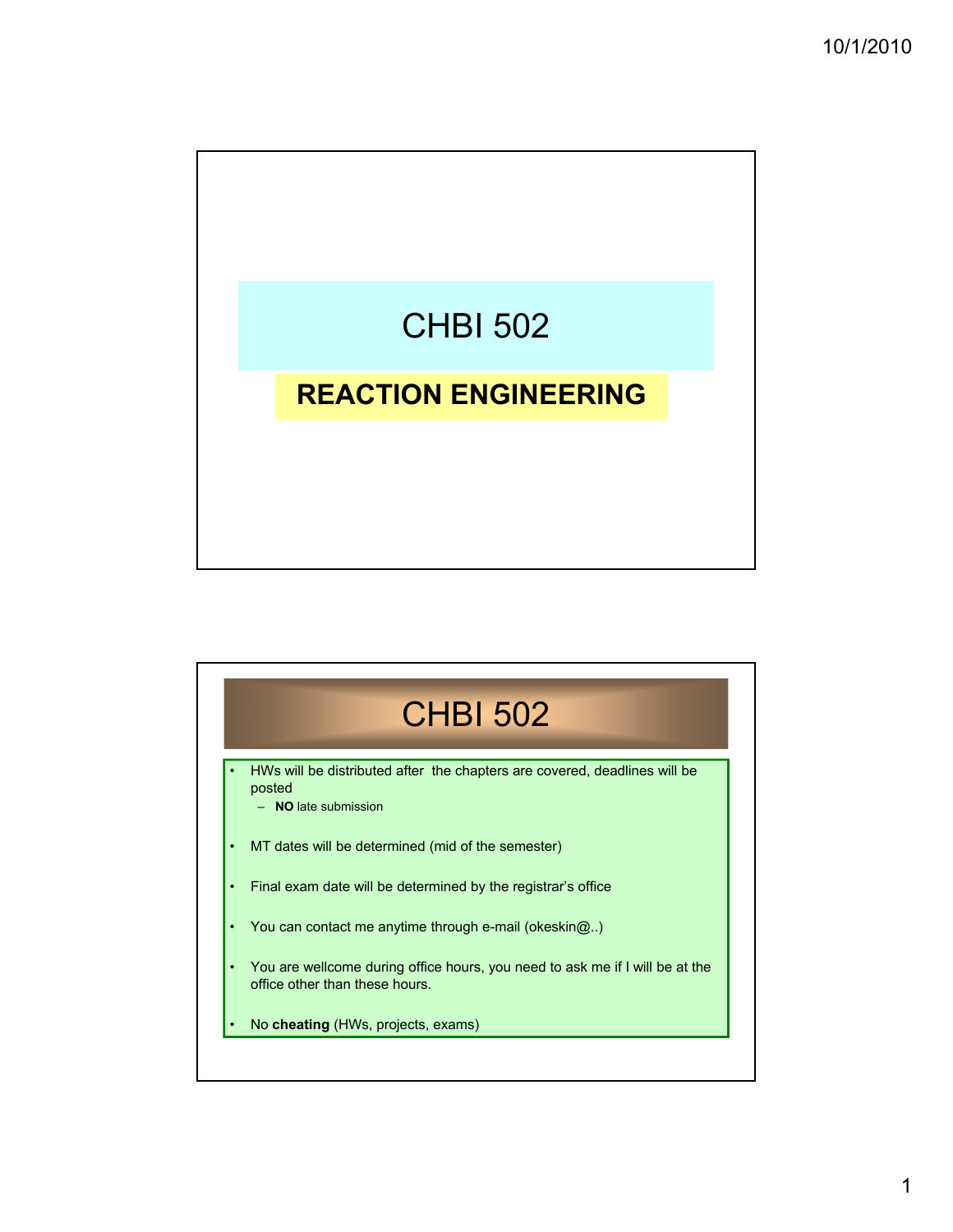#### POLICY ON COLLABORATION AND ORIGINALITY

Academic dishonesty in the form of cheating, plagiarism, or collusion are serious offenses and are not tolerated at Koç University. University Academic Regulations and the Regulations for Student Disciplinary Matters clearly define the policy and the disciplinary action to be taken in case of academic dishonesty.

Failure in academic integrity may lead to suspension and expulsion from the University.

Cheating includes, but is not limited to, copying from a classmate or providing answers or information, either written or oral, to others. Plagiarism is borrowing or using someone else's writing or ideas without giving written acknowledgment to the author. This includes copying from a fellow student's paper or from a text (whether printed or electronic) without properly citing the source. Collusion is getting unauthorized help from another person or having someone else write a paper or assignment. You can discuss the lecture and reading material, and the general nature of the homework problems, with anyone. Also, you may peruse all previous ChBI 502 material available anywhere, such as on the web, and in the library accumulated over the years. However, your final solutions should be your own original work. Jointly prepared solutions, and solutions closely resembling those available, are unacceptable.

| <b>Textbook</b><br>$\bullet$ | Elements of Chemical Reaction Engineering<br>(4th ed.), H.S. Fogler Prentice Hall,<br>Upper Saddle River, NJ (2005). |
|------------------------------|----------------------------------------------------------------------------------------------------------------------|
|                              |                                                                                                                      |
|                              |                                                                                                                      |
|                              |                                                                                                                      |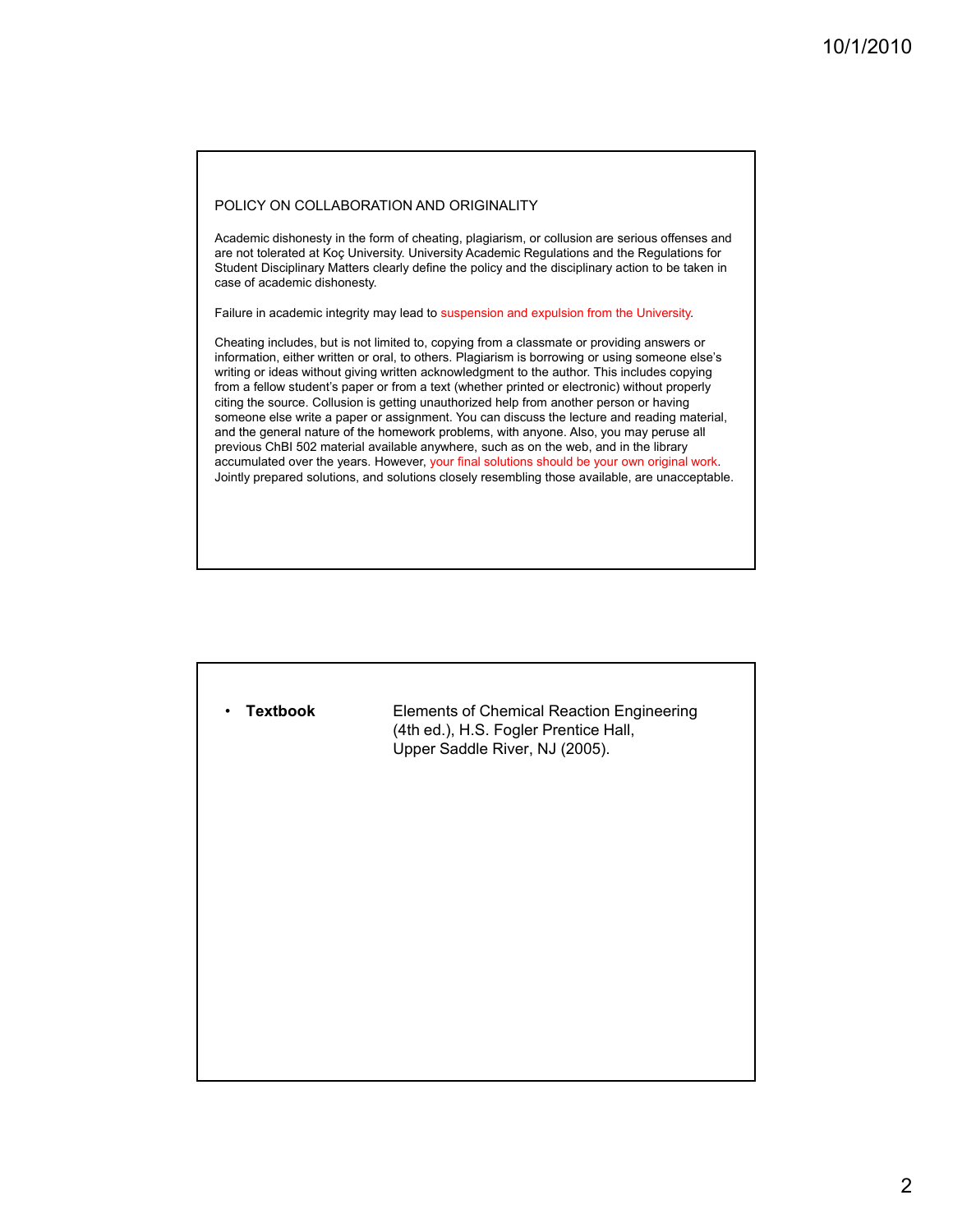|   |             | <b>Course Outline, Tentative schedule</b>                              |
|---|-------------|------------------------------------------------------------------------|
|   |             |                                                                        |
|   | Review:     | Chemical Kinetics and Ch1-6. Two-three weeks                           |
|   | Chapter 1:  | <b>Mole Balances</b>                                                   |
|   | Chapter 2:  | <b>Conversion and Reactor Sizing</b>                                   |
|   | Chapter 3:  | Rate Law and Stoichiometry                                             |
|   | Chapter 4:  | <b>Isothermal Reactor Design</b>                                       |
|   | Chapter 5:  | <b>Collection and Analysis of Rate Data</b>                            |
|   | Chapter 6:  | <b>Multiple Reactions</b>                                              |
|   | Chapter 7:  | Reaction Mechanisms, Pathways, Bioreactions and Bioreactors, Two weeks |
|   | Chapter 8:  | Steady-State Nonisothermal Reactor Design, Two weeks                   |
|   | Chapter 9:  | Unsteady-state Nonisothermal Reactor Design, One week                  |
|   | Chapter 10: | Catalysis and Catalytic Reactors, Two weeks                            |
| ٠ | Chapter 11: | External Diffusion Effects on Heterogeneous Reactions, One Week        |
| ٠ | Chapter 12: | Diffusion and Reaction in Porous Catalysts, Two Weeks                  |
| ٠ |             | Student presentations on projects, One week                            |
|   |             |                                                                        |
|   |             |                                                                        |
|   |             |                                                                        |

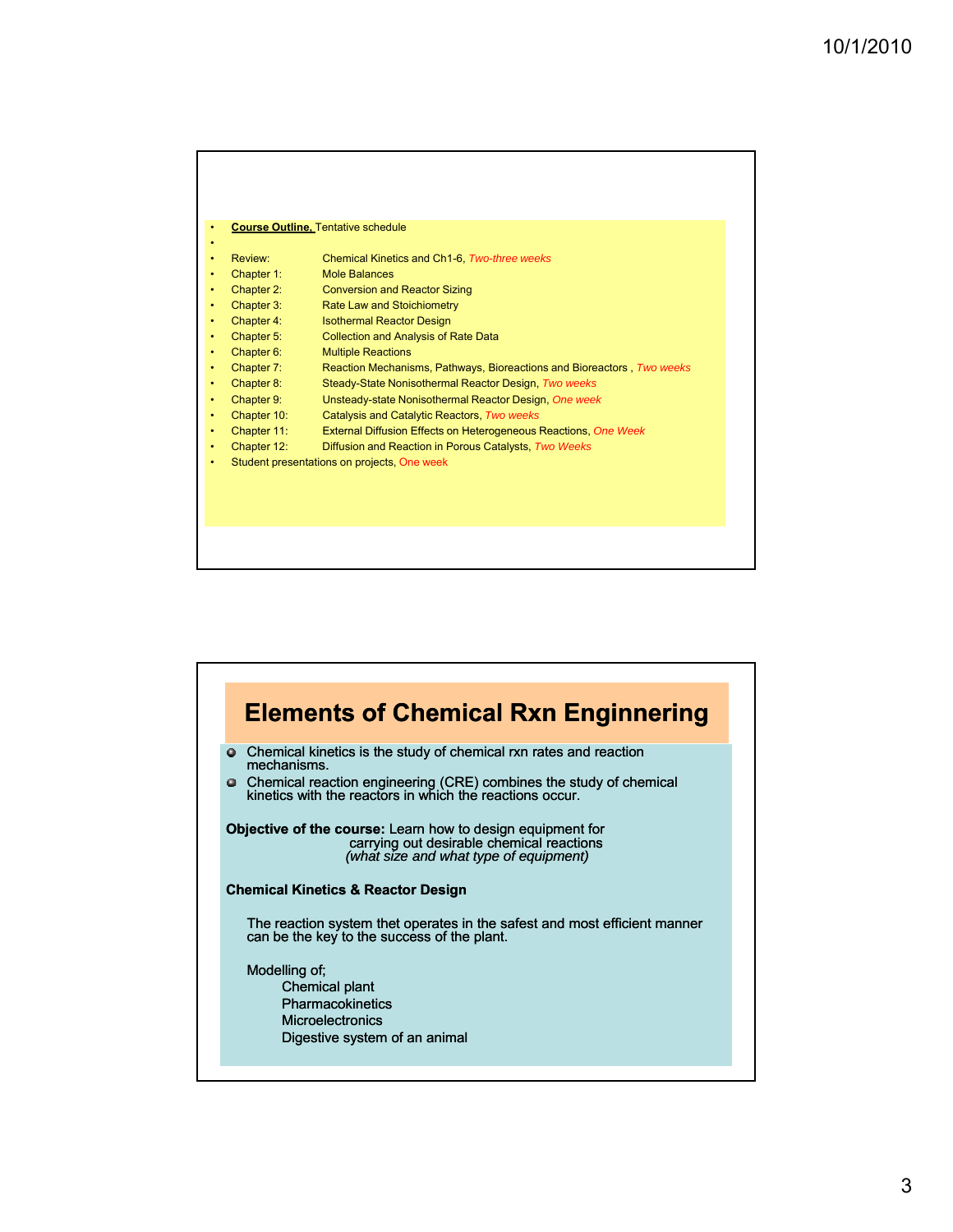



The reaction rate is the rate at which a species looses its chemical identity per unit volume. The rate of a reaction can be expressed as the rate of disappearance of a reactant or as the rate of appearance of a product. Consider species A:

### $A \rightarrow B$

 $r_A$  = the rate of formation of species A per unit volume

 $-r_A$  = the rate of disappearance of species A per unit volume

 $r_B$  = the rate of formation of species B per unit volume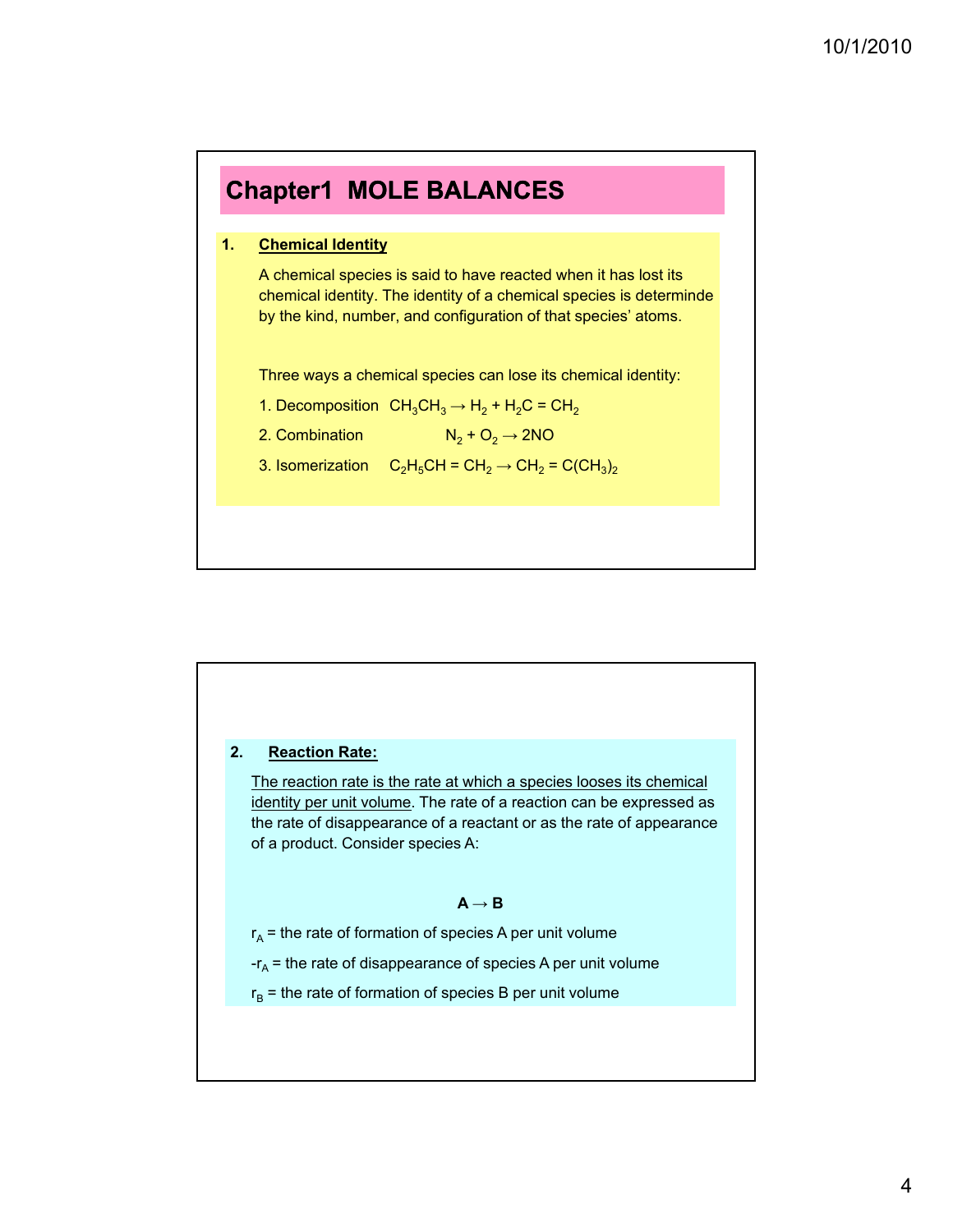

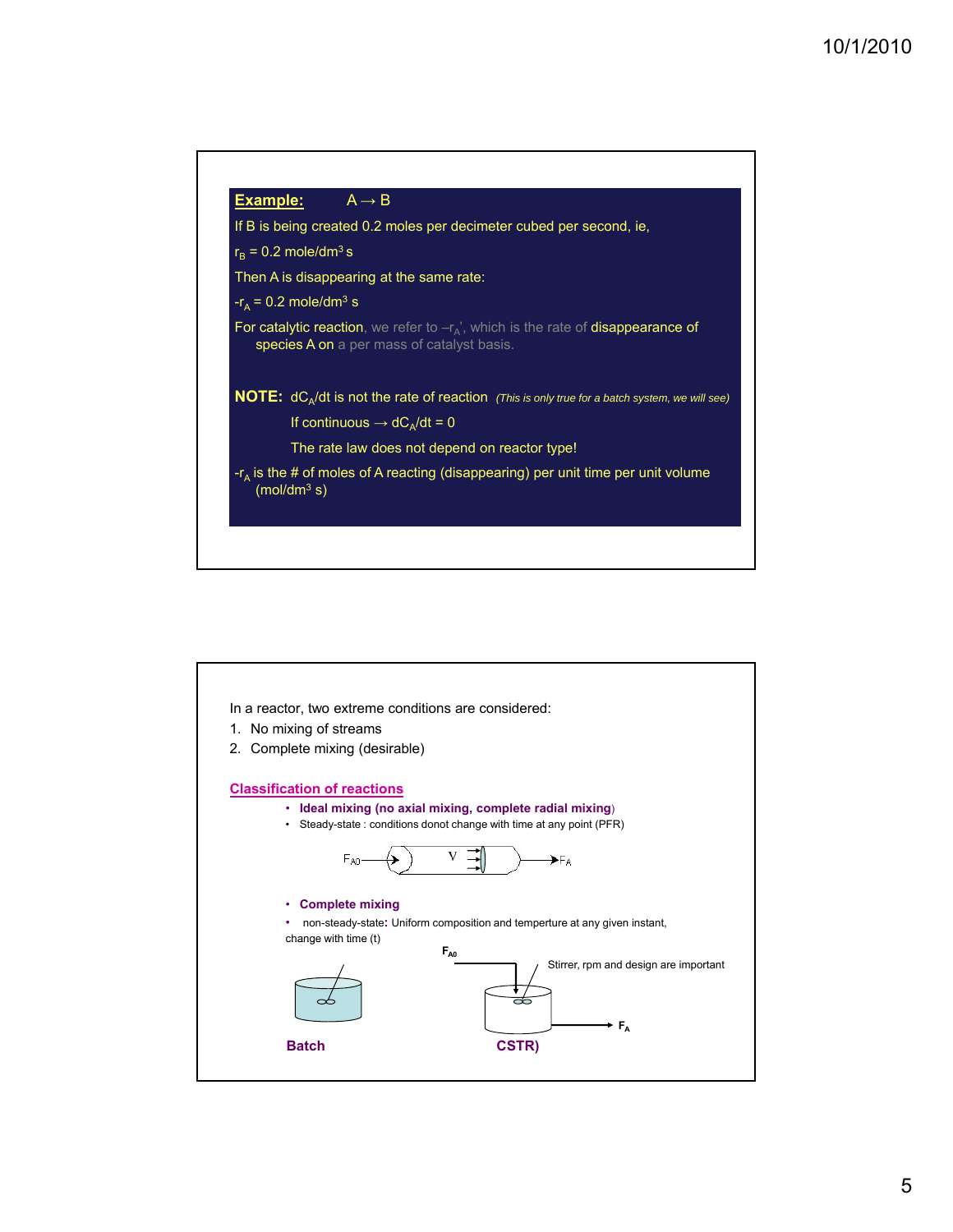# Thus,

- Batch or continuous
- Tank or tubular
- Homogeneous or heterogeneous

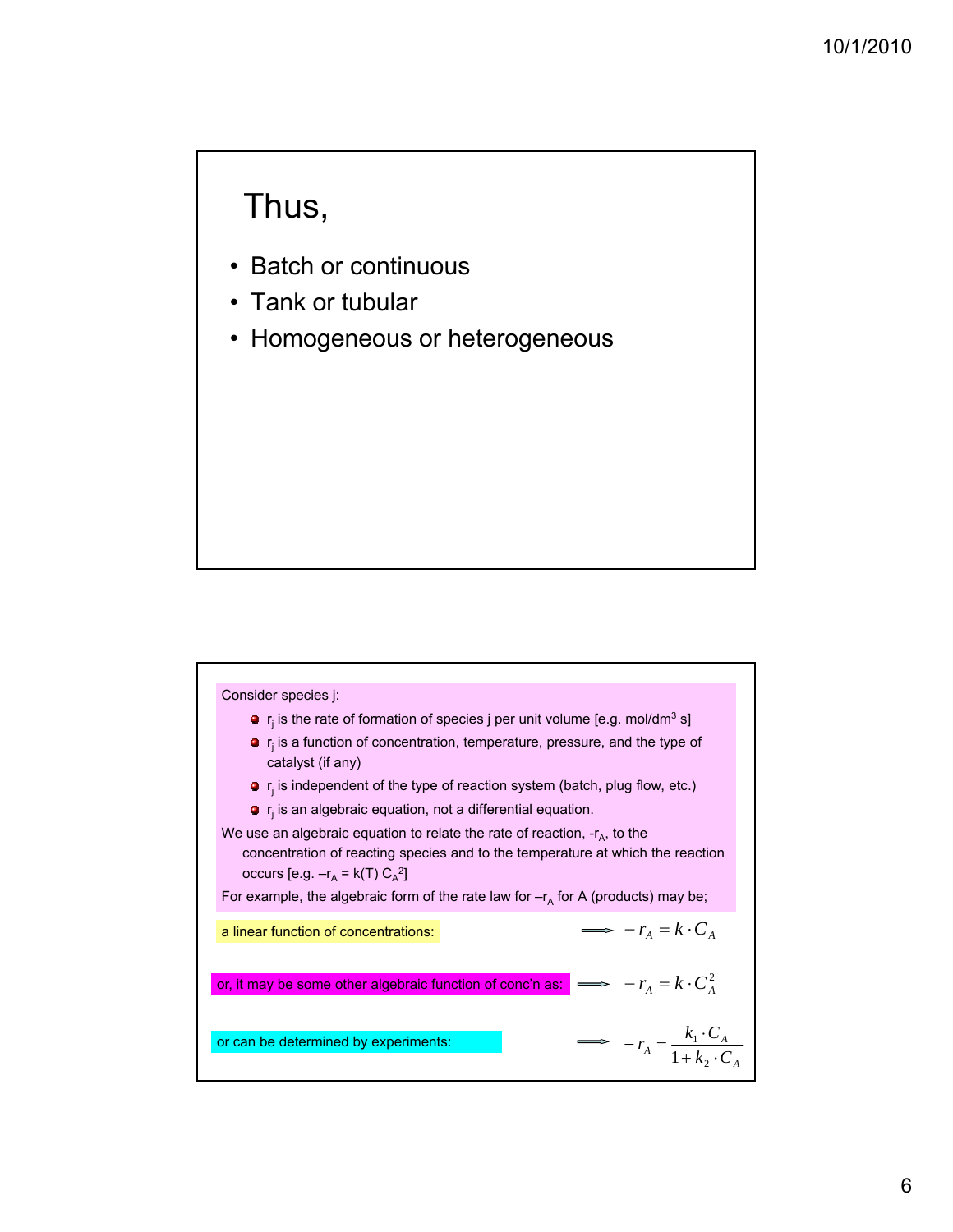

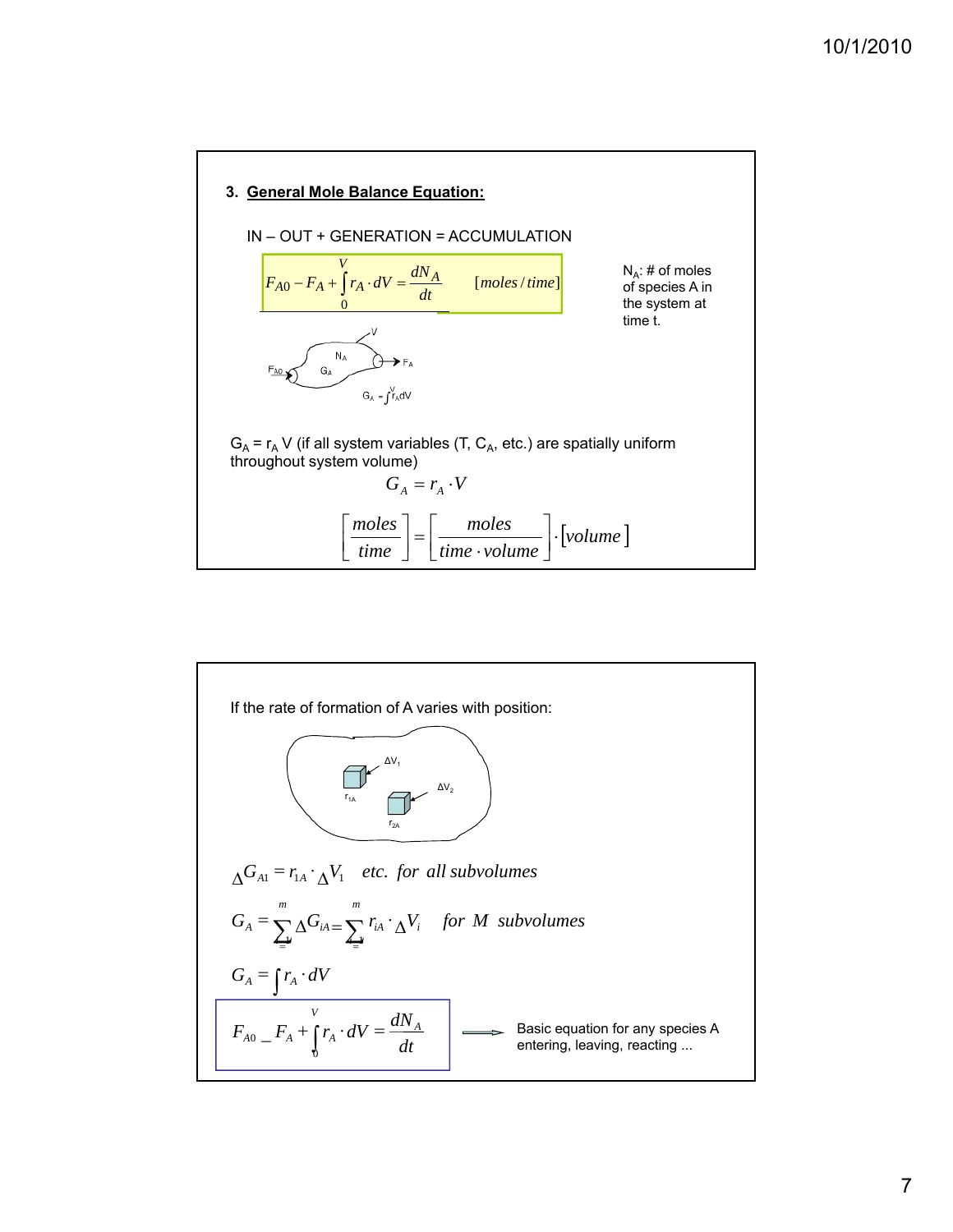## **Mole Balance on Different Reactor Types**

**Batch Reactor** is used for small-scale operations, for testing new processes, for the manufacture of expensive products, and for the processes that are not easy to convert to continuous.

high conversion rates (time spend is longer)

high labor cost and & variability of products from batch-to-batch

$$
F_{A0} = 0 \t F_A = 0
$$
  
\n
$$
\frac{dN_A}{dt} = r_A \cdot V \qquad \text{If perfect mixing}
$$
  
\n(no volume change throughout volume) (no volume)

 $\bigcap$ 

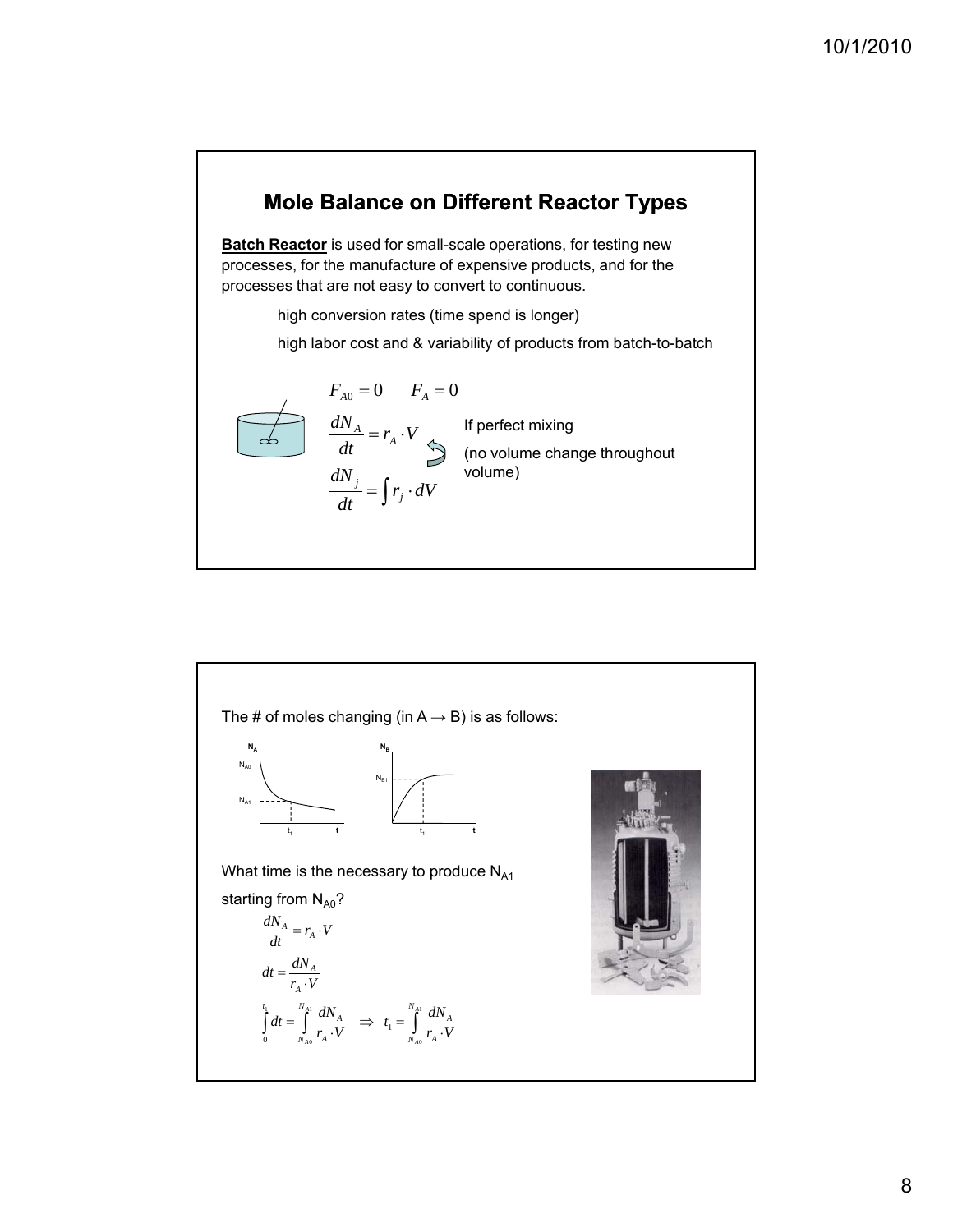

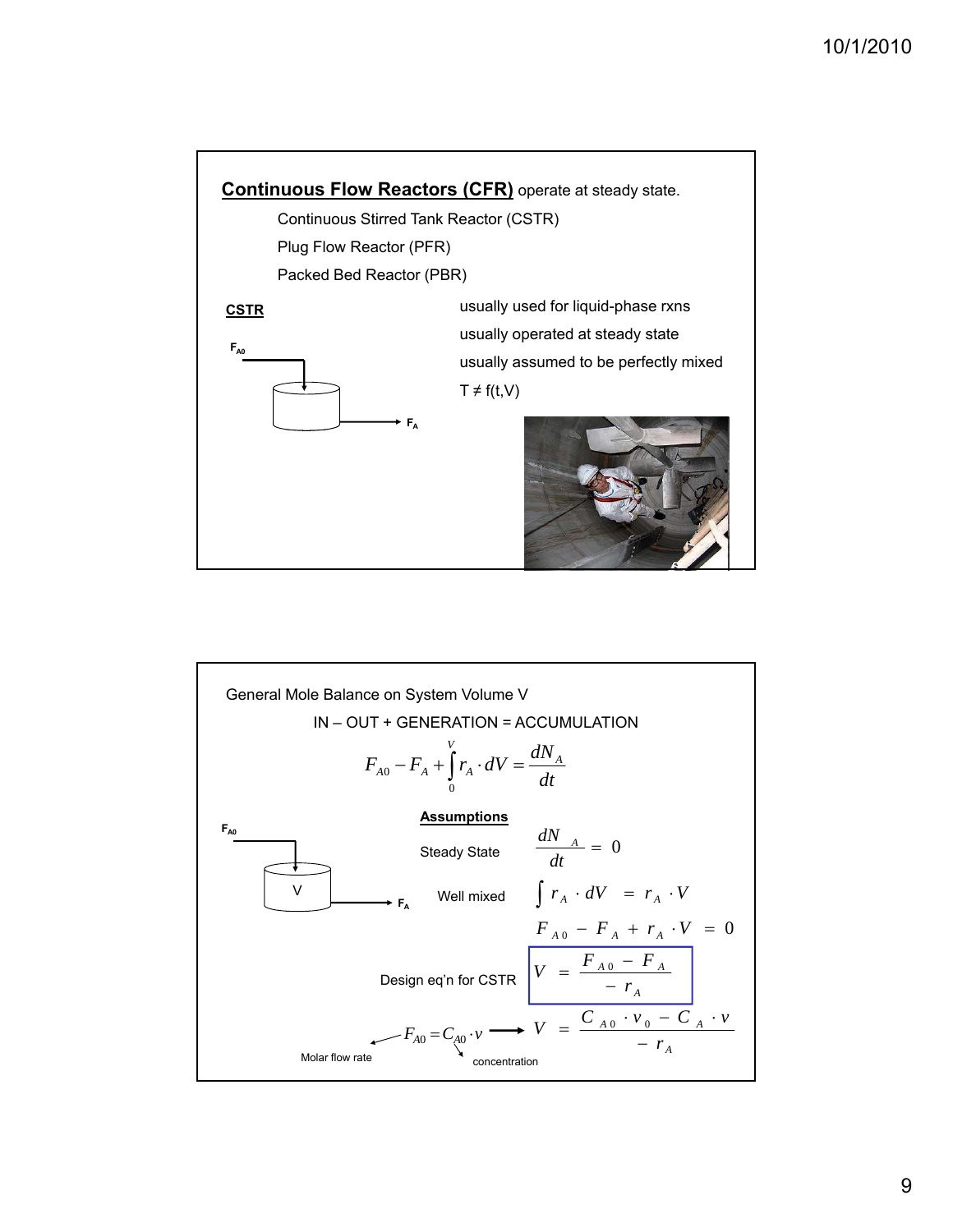

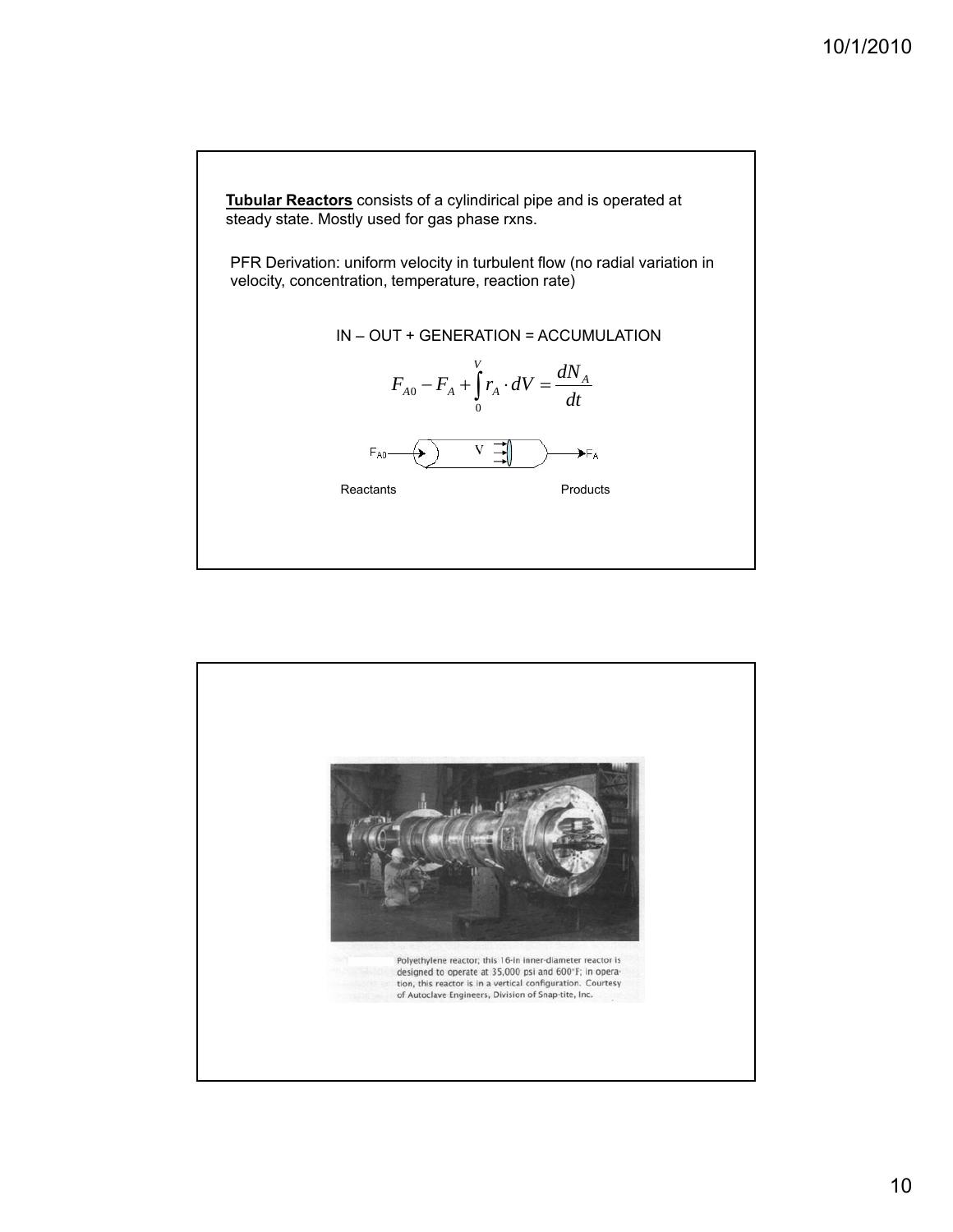

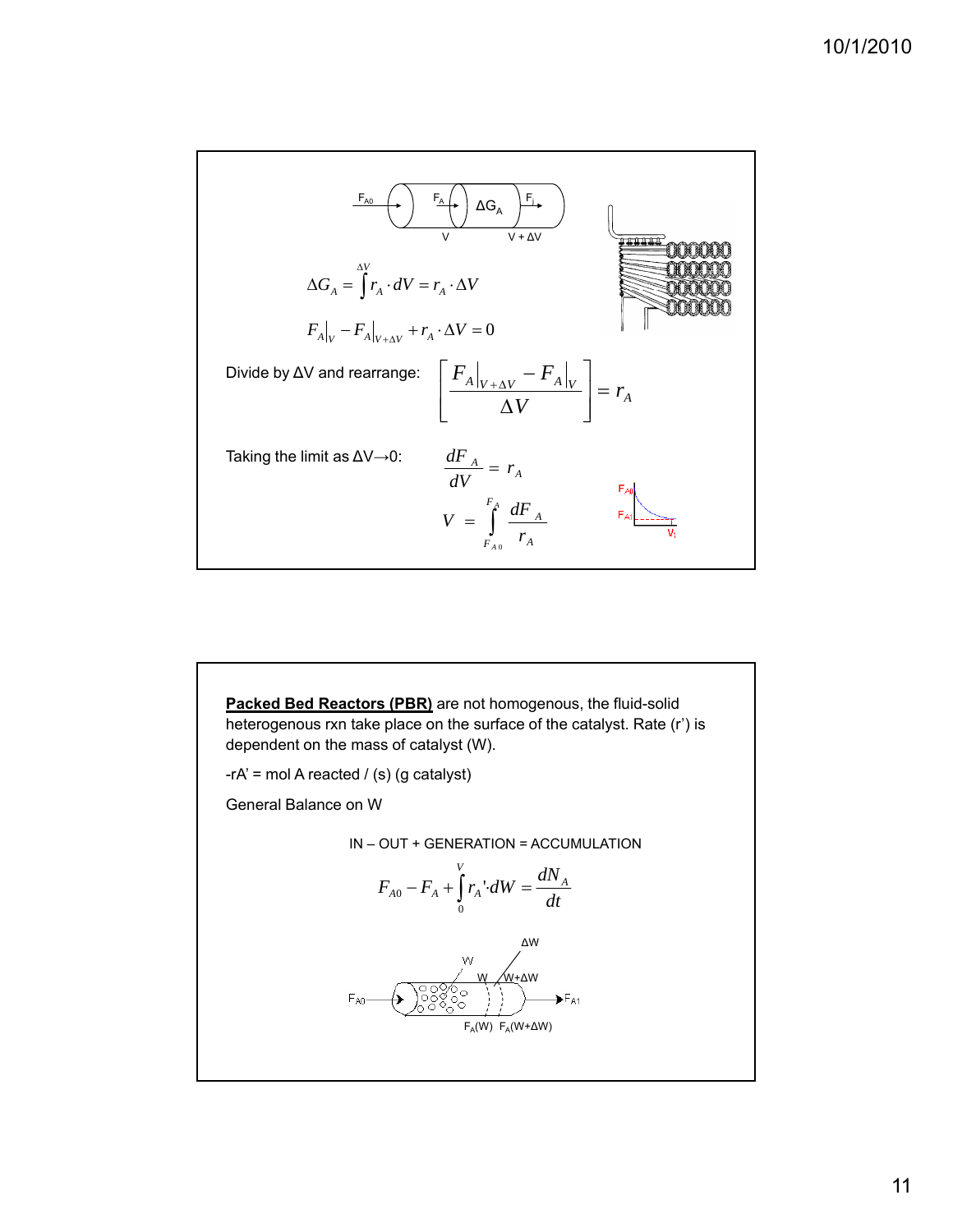Steady State

$$
\frac{dN_A}{dt} = 0
$$
  

$$
F_{A0} - F_A + \int_0^V r_A \cdot dV = \frac{dN_A}{dt}
$$

Differentiate with respect to W and rearrange

$$
\frac{dF_A}{dW} = r_A
$$

When pressure drop through the reactor and catalyst decay are neglected, the integral eg'n can be used to find W:

$$
W = \int_{F_{A0}}^{F_A} \frac{dF_A}{r_A} = \int_{F_A}^{F_{A0}} \frac{dF_A}{-r_A}, \qquad F_{A1} = \frac{F_{A0}}{W_1}
$$

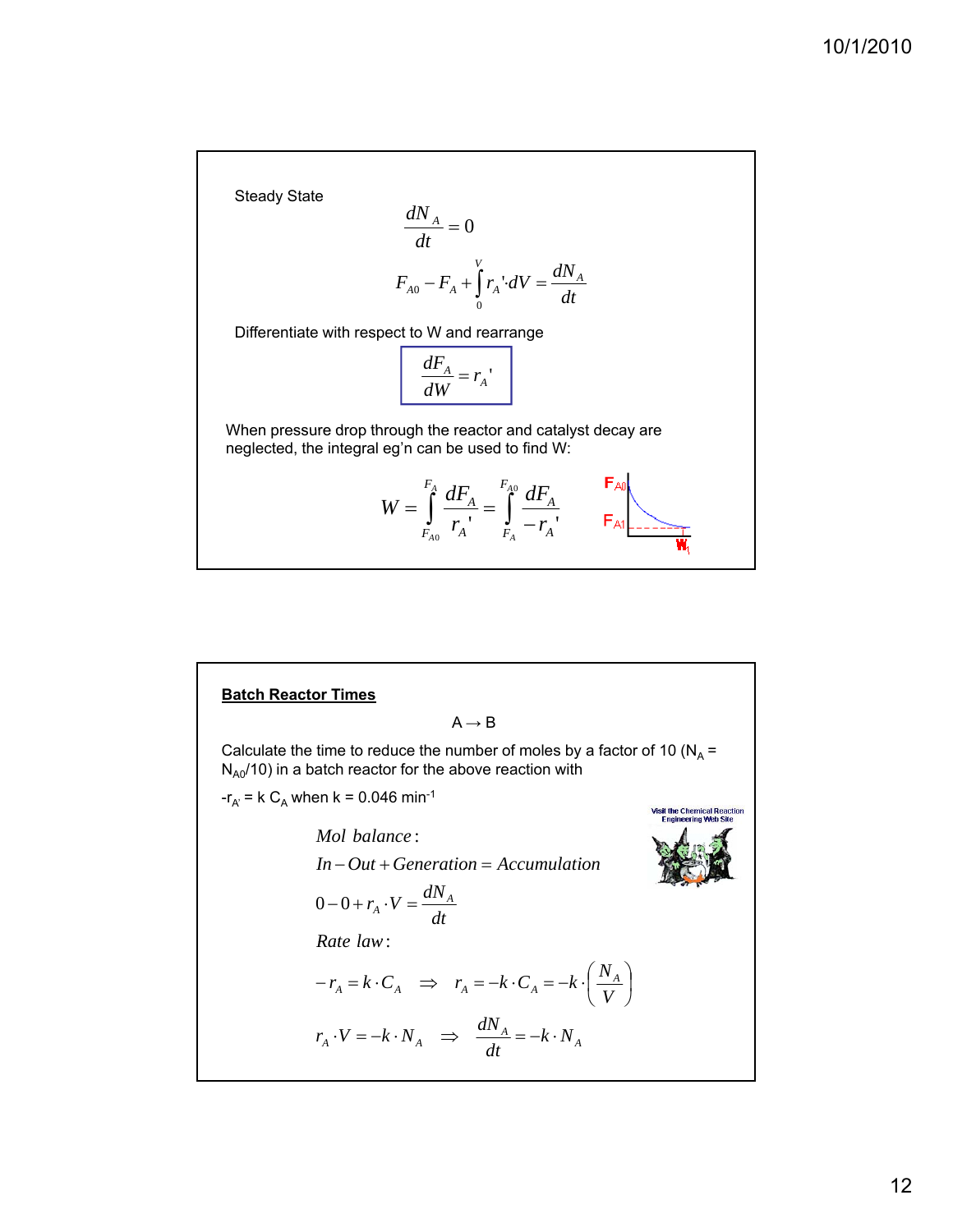: *Solve*  $=\int_{N_{A0}} \frac{u_1 v_A}{r_A \cdot V} = -\int_{N_{A0}} \frac{u_1 v_A}{-r_A \cdot V}$ *dN*  $r_A \cdot V$ *dN t N*  $N_{A0}$   $A$ *A N*  $N_{A0}$   $A$  $A = \int_0^R A$ *A A A*  $\frac{dN_A}{dt} = \frac{1}{4} \cdot \ln \frac{N_{A0}}{t}$  $=\int_{N}\frac{u_{4}v_{A}}{k\cdot N_{A}}=\frac{1}{k}\cdot \ln\frac{N_{A}}{N}$  $-r_A \cdot V = k \cdot C_A \cdot V = k \cdot \frac{N_A}{N_A} \cdot V = k \cdot N$ *N*  $k \cdot N_A$  *k dN t V N*  $r_A \cdot V = k \cdot C_A \cdot V = k \cdot \frac{N_A}{V} \cdot V = k \cdot N_A$ *A A N*  $N_A$ <sup> $\Lambda$ </sup><sup> $I$ </sup> $A$ *A A*  $A \cdot V = \Lambda \cdot C_A$ *A A*  $\frac{1}{0.046 \text{ min}} \cdot \ln(10)$ 1 10  $N_A = \frac{N_{A0}}{10}$   $\Rightarrow t = \frac{1}{0.046 \text{ min}}$ Therefore,  $t = 50$  minutes

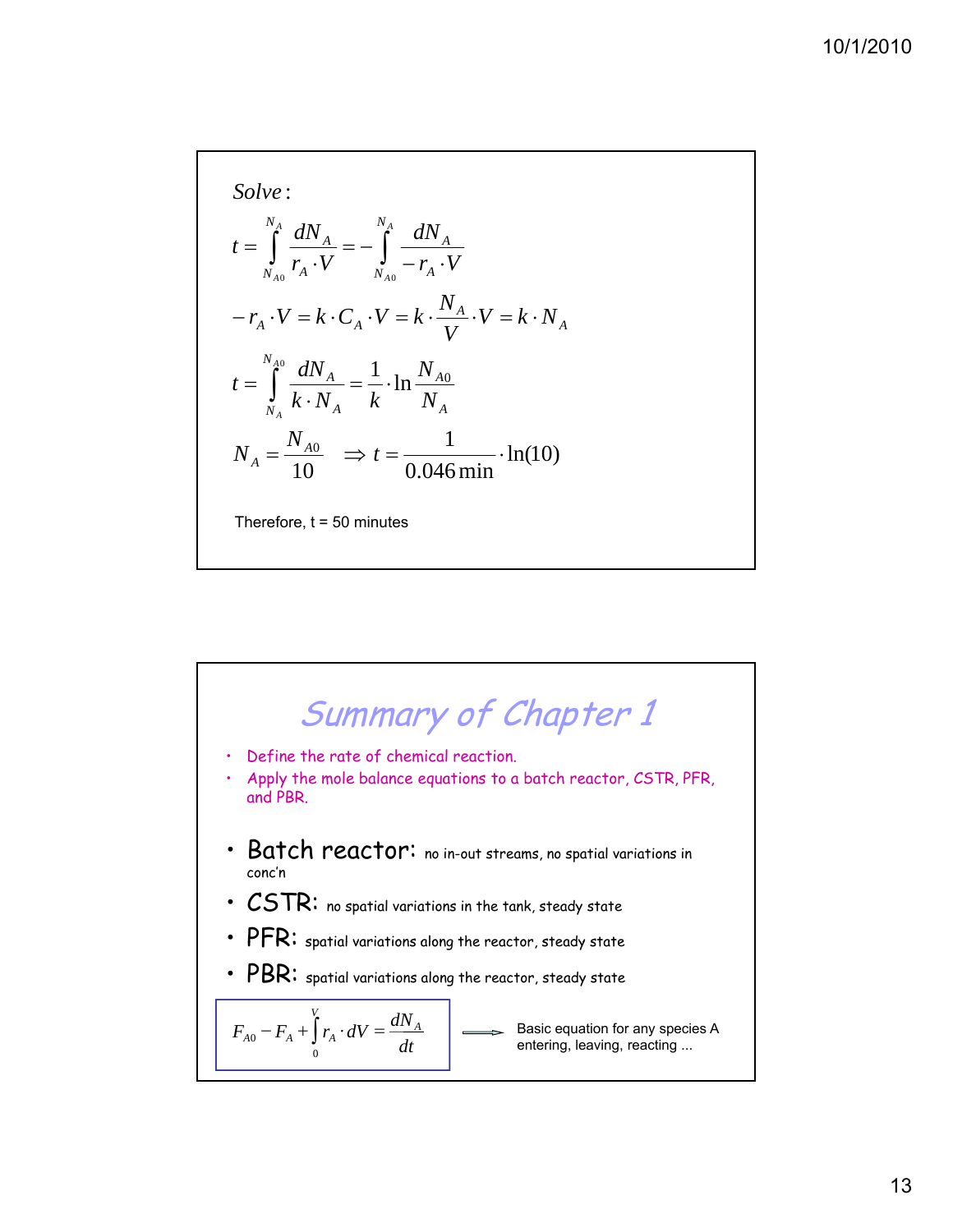| Reactor     | <b>Differential</b>          | Algebraic                                                                                     | Integral                                                                                                                                       |            |
|-------------|------------------------------|-----------------------------------------------------------------------------------------------|------------------------------------------------------------------------------------------------------------------------------------------------|------------|
| Batch       | $\frac{dN_A}{dt} = r_A \vee$ |                                                                                               | $t = \int\limits_{N_{A0}}^{N_{\tilde{A}}} \frac{dN_{A}}{r_{A}V}$                                                                               | $N_A$      |
| <b>CSTR</b> |                              | $\bigvee = \frac{\mathsf{F}_{\mathsf{A}0}-\mathsf{F}_{\mathsf{A}}}{-\mathsf{r}_{\mathsf{A}}}$ |                                                                                                                                                |            |
| <b>PFR</b>  | $\frac{dF_A}{dV} = r_A$      |                                                                                               | $\bigvee = \int\limits_{F_{AB}}^{F_{\hat A}} \frac{dF_{A}}{r_{A}}$                                                                             | $F_A$<br>v |
| PBR         | $\frac{dF_A}{dW} = r'_A$     |                                                                                               | $\mathsf{W} = \int\limits_{\mathsf{F}_{\mathsf{A}\mathsf{o}}}^{\mathsf{F}} \frac{\mathsf{d} \mathsf{F}_{\mathsf{A}}}{\mathsf{r}_{\mathsf{A}}}$ | $F_A$<br>w |

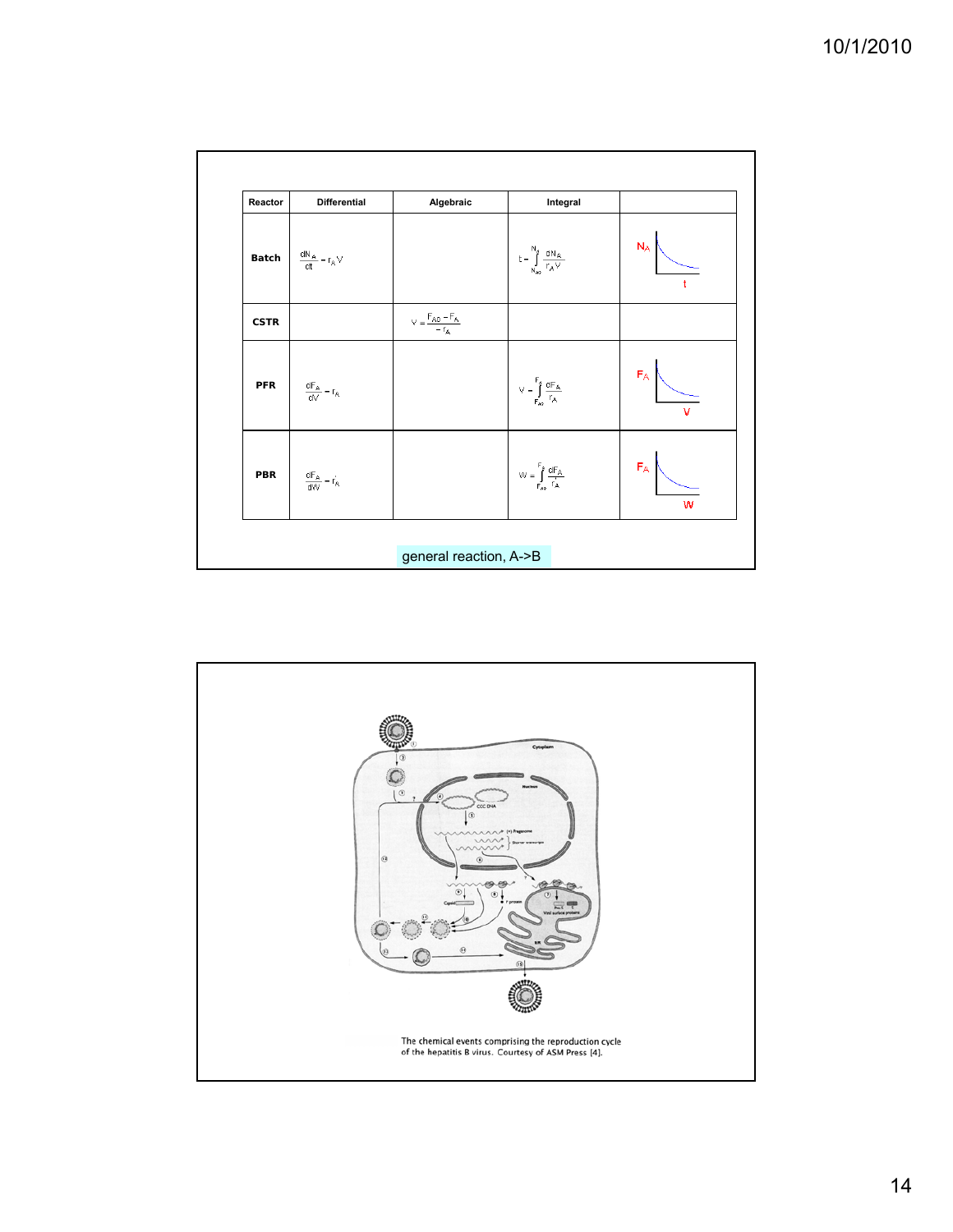

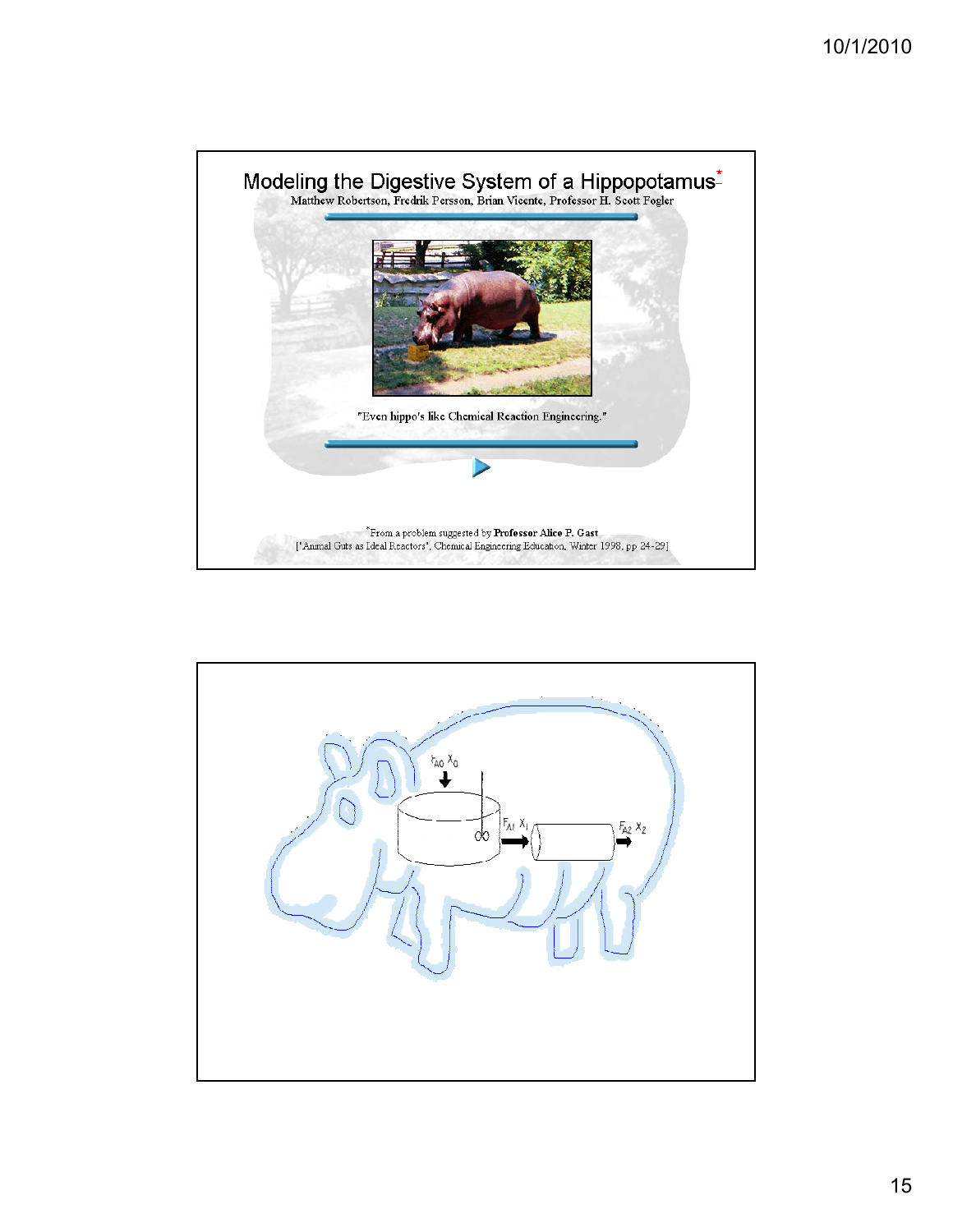